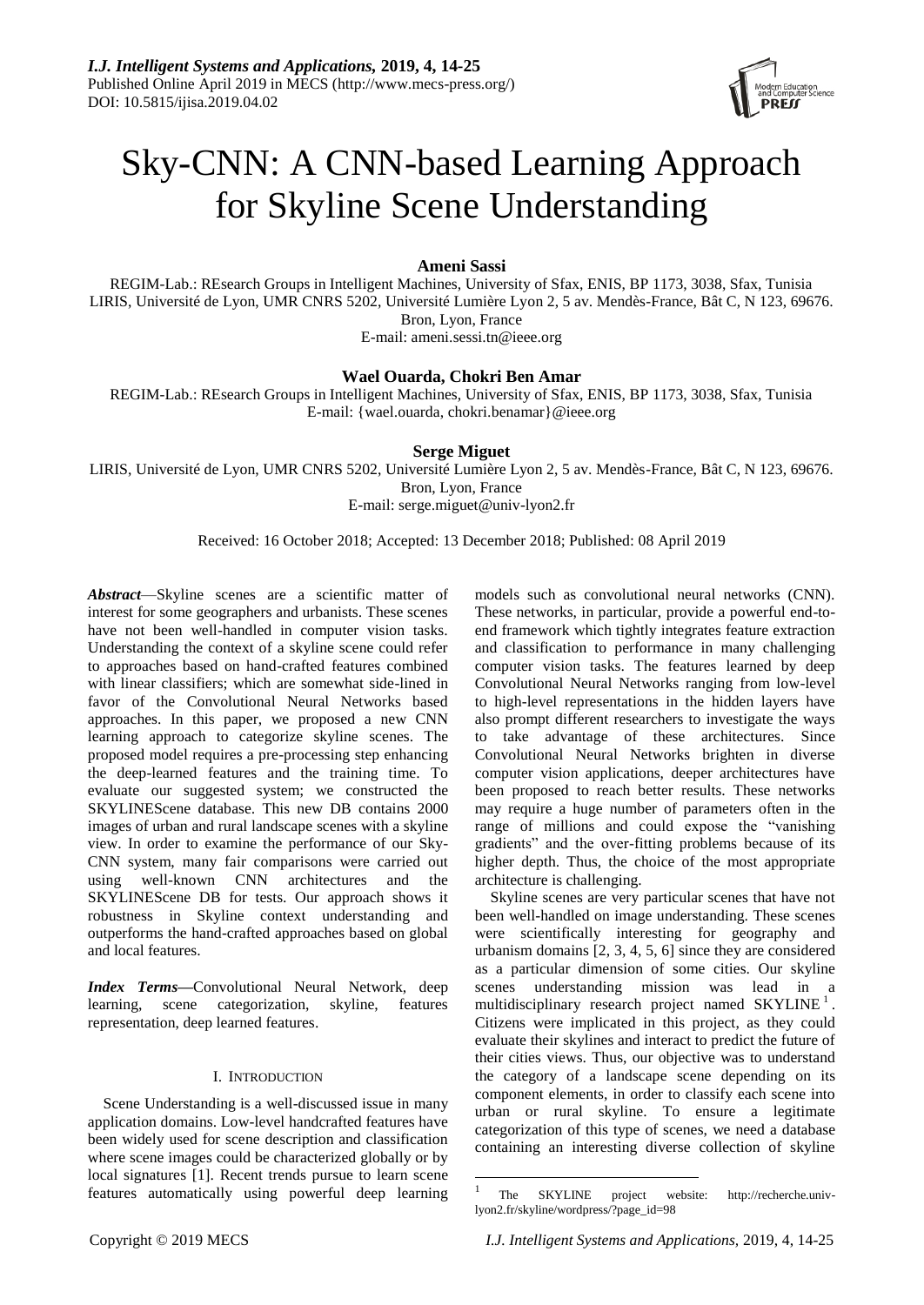photographs. To the best of our knowledge, referencing to our scientific readings, there is no specific database for skylines with a significant number of images. The only database we have found was the Skyline-12 dataset [7] with 120 high-resolution skyline images from twelve cities. The creation of such database, with an interesting number of diverse skyline scenes, will enable researchers working on skyline-based image processing tasks to develop and evaluate their algorithms. A Skyline scenes database would be a collection of very specific scenes with respect to the geometric definition of skylines, so it would be interesting to propose an adequate deep architecture for characterizing these specific scenes.

Within this work, we train a new CNN architecture to categorize skyline scenes into two contexts: urban and rural; taking into consideration the relevant parts in these scene images. All skyline scenes share a very particular part that is the sky. The horizon line separating the sky from ground objects puts on show the distinctive part under-skyline containing the relevant information about the scene. To get a deeper representation of these scenes, we adopted the residual connections in our proposed convolutional neural network architecture to combat the problems raised with deep neural networks.

The remainder of the paper is structured as follows: the first section exposes some related works from the stateof-the-art. Then, in the second part, we will describe our proposed CNN model for skyline scenes categorization. Afterwards, we present all the details about the new SKYLINEScene database. The next section presents the experimental settings, the results and the discussion handled within our proposed approach evaluation. The last section covers the conclusion of the realized works.

#### II. RELATED WORKS

Computer vision has made a prodigious progress on image understanding, notably on classification tasks. The hand-engineered features with linear classifiers have been the keywords to describe and classify scene images, for a long time. A variety of visual features and classifiers are used and adapted depending on the application. Static scenes could be represented by numerous local and global features. Recently, Convolutional Neural Networks have greatly advanced the performance in these tasks. Deep features derived from CNNs have fared quite good on object extraction [8] and recognition [9, 10] as well as on scene classification [11, 11, 13].

Between global and local descriptors, each work selects the appropriate visual features to represent images for classification purposes. The Scale Invariant Feature Transform (SIFT) algorithm and all of its derivatives [14, 15] were applied as local descriptors for scene categorization. The Histogram of Oriented Gradients (HOG) is an image-cell-level local descriptor that proposed in the literature. The work in [16] proposes a comparison of this latter descriptor with SIFT and GIST [17] descriptors. The HOG-based description leads to a higher classification rates than the ones obtained with other descriptor using the SUN397 dataset. The local

descriptor developed mainly for texture classification algorithms [18], was entitled the Local Binary Pattern (LBP). The LBP was even used for the large-scale scene categorization task in the previously mentioned related work [18] and adopted for a real-time classification of landscape scenes [19] by reason of its low-computational cost.

Global descriptors summarize statics about the integral image without proceeding the segmentation into regions or the detection of some objects. There are several methods to globally describe a scene image such as the histograms, the Principal Component Analysis (PCA) [20], the Fisher Vector (FV) [14] and the Bag of Words (BoW) models. Some global features were built by means of a combination of diverse methods. In this work [21], the histograms of wavelet texture and quantized color were used as global descriptors for indoor/outdoor scene classification. A combination of two other types of histograms, which are the edge direction histogram and the color histograms, were selected for City vs. Landscape images classification [22]. In the bag of words algorithms, instead of directly applying the global visual features, an intermediate representation of the image is proposed. First, the visual words dictionary for scene images is created. Then, based on this dictionary, the bagof-words models are built to represent scenes. A sample work using the BoW algorithm [23] is proposed for a hybrid holistic/semantic approach for scene classification. Using the Hierarchical Matching Pursuit (HMP) to learn holistic features and the Semantic Spatial Pyramid (SSP) to represent the spatial object information, this previous work combined these two strategies for images representation with support vector machine SVM classifier to propose a scene classification methodology. Their hybrid approach reached a global accuracy of 78.2% using a dataset of 700 images containing six natural scenes (forests, coasts, rivers/lakes, plains, mountains, and sky/clouds). Another work [19] dedicated to landscapes scenes recognition compared the use of Bag of Words methods with others in terms of classification accuracies and execution time.

Over the past few years, the convolutional neural networks (CNN) have gained an important research interest for the field of image understanding and categorization. These deep learning architectures were first developed by [24]. The work in [13] proposed a CNN architecture with some specific parameters for image classification. Their developed architecture achieved a rate of 62.5% for the top-1 class on the ImageNet benchmark containing 1000 object categories for 1.2 million images. The proposed AlexNet model in [13] was compared in this work [11] with other convolutional architectures. The classification accuracy reached was 59.85% for the MIT indoor dataset and 43.74% for the SUN 397 dataset. The C-RNN architecture proposed in [11] is trained in an end-to-end manner from raw pixel images. CNN layers are first processed to generate middle-level features. RNN layer is then learned to encode spatial dependencies. The experiments achieved in this work proved that the C-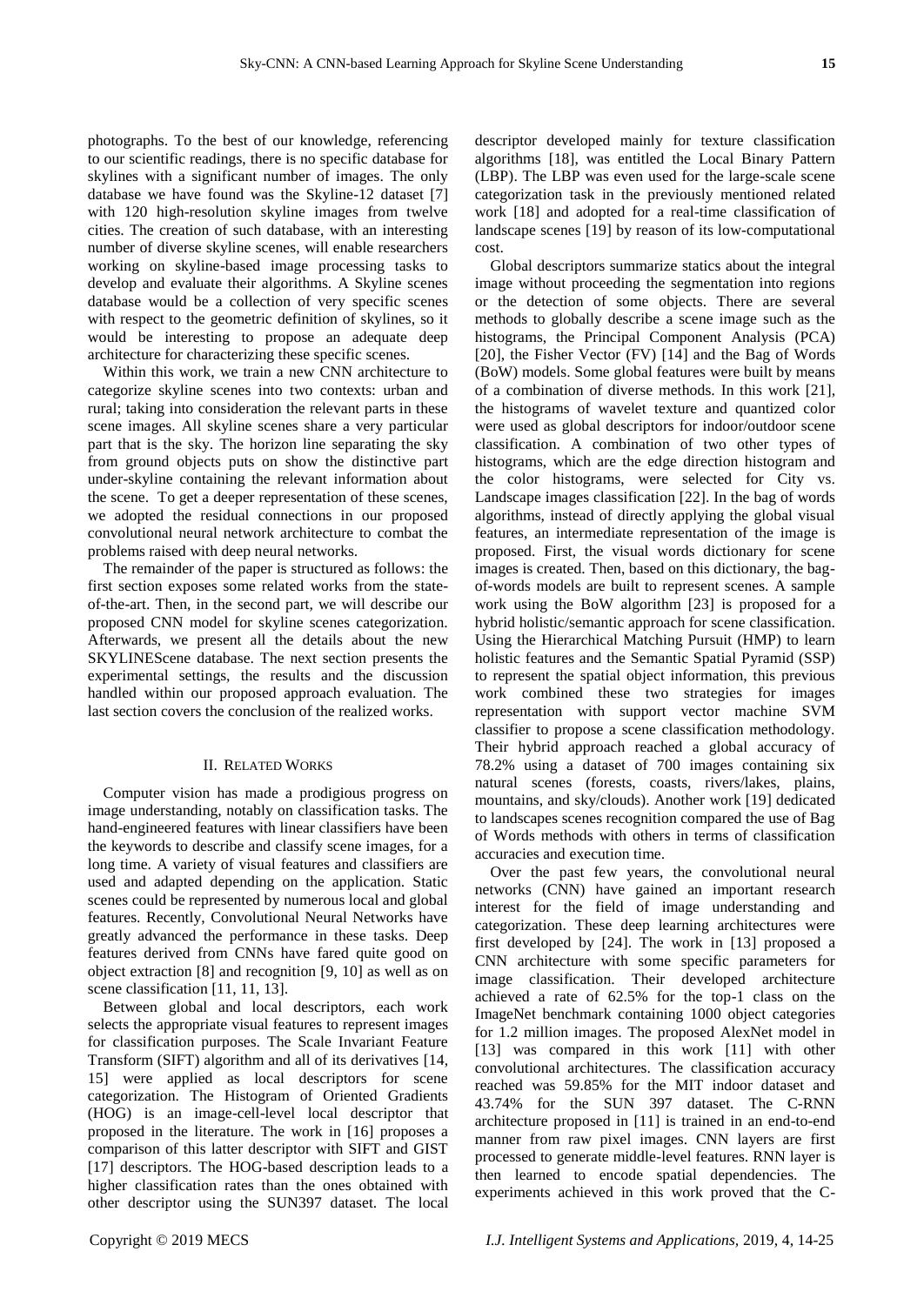RNN can learn better image representation, especially for images with obvious spatial contextual dependencies. Fine-tuning the C-RNN, [11] achieved 51.14% classification accuracy on SUN397, and 65.07% on the MIT-indoor dataset. Using the same classification datasets, the MOP-CNN model proposed in [12] achieved 51.98% and 68.88% on the SUN397 and MIT-indoor respectively. The scheme called Multi-scale Orderless Pooling (MOP-CNN) extracts CNN activations for local patches at multiple scale levels, performs orderless vectors of locally aggregated descriptor pooling of these activations at each level separately, and concatenates the result.

# *Discussion*

To succeed scene classification tasks, we have to ensure a good representation of the scene image. The papers cited in the previous related work, building the representation of scene images on local and global descriptors, try to use different types of characteristics: shape, texture, and color. An urban or rural Skyline scene image is usually characterized by its distinctive geometric aspects of the horizon line and the under-skyline region which can be easily described by a combination of color (green vegetation, gray buildings, etc.), texture and geometric information.

Most of the Deep Neural Networks models and the associated benchmarks are not specifically designed for urban and rural contexts. Classifying a Skyline scene to one of these generic contexts require a relevant choice of the network architecture and the target dataset. For these reasons, we have designed our specific deep architecture.

Regarding the related work of global and local handcrafted features, we found a lack in using the geometric information to describe the scene images in [23]. The authors in this latter work have mainly used a texturebased representation combined with color information. The work of Xiao *et al*. [16] neglects both the color and the geometric features on describing scene images for classification, where the authors have focused on using texture descriptors. The works elaborated in [21] and [22] have combined the color and the texture features to represent scene images, while the geometric information have not been considered.

The Skyline scenes representation proposed in our latest work [8], was based mainly on geometric and texture hand-engineered features. In order to fuse the different types of information, we adopted a CNN features representation based essentially on the non-linear transformation of the under-skyline image using a cascading of multiple convolution layers; Pooling for dimensionality reduction and Rectified Linear Unit (ReLU) to include all non-linear patterns in the image. Three levels of features are represented throughout our architecture:

- low-level features like lines, corner and color presented at the beginning of the Sky-CNN (Fig. 9);
- middle-level features such as shape and edge

extracted from the middle layers of the proposed architecture;

and high-level features (texture) obtained by the combination of previous learned features by the classifier.

# III. PROPOSED SYSTEM

Our proposed system is based on deep learning methods to classify landscape images. To deal with this classification process, we have designed a deep neural network with residual connections within convolutional layers. The proposed architecture has been customized to perform well on skyline scenes classification. Given the input image, we processed it to obtain the resized underskyline images for the three color channels (red, green, blue). In the next step, the residual networks are trained to ensure a deep learning with additional functions to be learned. After the training process, The features maps are flattened to set the final Fully Connected (FC) layer which is followed by a softmax layer to output the probabilities scores for our two desired classes: urban and rural. Fig. 1 illustrates the previous-detailed process. The proposed deep network ensures a customized deep representation of skyline scenes.

## *A. Skyline Image Preprocessing*

The horizon line is a key feature in some landscape scenes. This border is often called the skyline. In the literature, many definitions of the skyline are proposed. In the Collins English Dictionary, the skyline is defined as the line at which the earth and sky appear to meet; or the outline of buildings, mountains, trees, or other elements seen against the sky. It is also considered as the line or shape that is formed where the sky meets buildings or the land. Another definition proposed by MacMILLAN Dictionary denotes that the skyline is the shapes made by buildings or mountains when you see them against the sky. Not so far from the last definition, according to the Oxford English Dictionary, the skyline is the line or shape that is formed where the sky meets buildings or the land. We can conclude from all these definitions that the skyline is the line separating the sky from the other elements in a landscape view. These elements can be buildings, Towers, mountains, trees or others, and they define the global shape of a skyline by their layout and their appearance from a specific point of view.

A Skyline scene is an image showing the global view characterizing a city or a rural place with the sky in the background. This image describes the layout of a landscape in front of the sky. For geographers, skylines expose some set of elements of the city structure where some buildings are more visible than others. Moreover, Skylines represent a view that comprised also trees, bridges, technical infrastructure, and topography.

The relevant region characterizing a landscape scene and helping to reveal the nature of that scene is the underskyline area where we can apply different features extraction algorithms. The pre-step of analyzing this area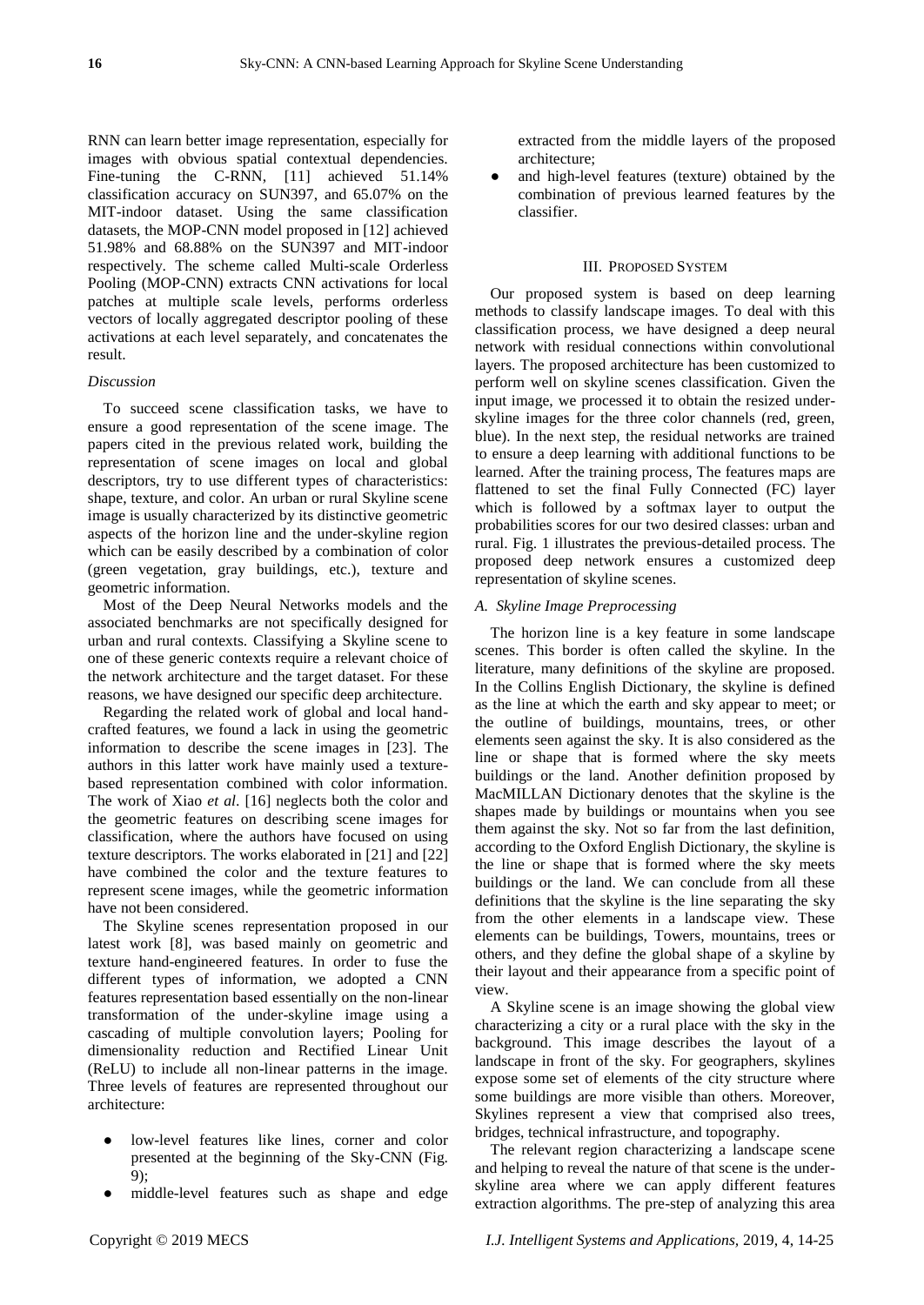should be the extraction of the horizon line separating the sky from ground elements. The algorithm adopted for the skyline extraction, presented in [6], contains four main steps. The first one is the application of the Canny filter to extract edges, only the most contrasted contours will be kept by the filter. From the obtained edge map, an

upper envelope is extracted, which is a disconnected approximation of the skyline. A graph is then constructed and a shortest-path algorithm is used to link discontinuities. The obtained curve defining the skyline will help to get the under-Skyline image. The steps of the skyline extraction are represented in Fig. 2.



Fig.1. Architecture of the Sky-CNN System



Fig.2. The skyline extraction steps [6]

The Canny edge detector is a multi-stage edge detector algorithm beginning with a noise reduction using a 5x5 Gaussian filter. Using Sobel kernel in both horizontal and vertical direction, we get the first derivative images  $G<sub>x</sub>$ and  $G<sub>y</sub>$  which are used to find the intensity gradient of the Skyline image represented by the edge gradient (1) and direction  $(2)$ .

$$
EdgeGradient = \sqrt{G_x^2 + G_y^2}
$$
 (1)

$$
Angle(\theta) = \tan^{-1}\left(\frac{G_y}{G_x}\right) \tag{2}
$$

After computing the gradient magnitude and direction, the step of non-maximum suppression is established to remove the unwanted pixels which may not be relevant components of the edge. The last step to detect Canny edges is the thresholding where the decision about the real edges is made. Two threshold values are needed: minVal and maxVal. Using a Hysteresis thresholding

with these values and considering "sure-edge" pixels, the image, pixels are classified into edges and non-edges. These minimum and maximum values help to specify which skyline to extract [6].

## *B. Deep Learning Architecture*

The convolutional neural network architecture we have proposed is designed using the deep residual connections, which are first introduced in [25]. Deep ResNet is a type of specialized neural network that helps to handle more sophisticated deep learning tasks and models. It has received quite a bit of attention at recent IT conventions [26, 27, 28] and is being considered for helping with the training of deep networks. In deep learning networks, a residual learning framework helps to preserve good results through a network with many layers. One problem commonly cited by professionals is that with deep networks composed of many dozens of layers, accuracy can become saturated, and some degradation can occur. Some talk about a different problem called "vanishing gradient" [29, 30] which the gradient fluctuations become too small to be immediately useful. The deep residual network deals with some of these problems by using residual blocks, which take advantage of residual mapping to preserve inputs [32]. By utilizing deep residual learning frameworks, engineers can experiment with deeper networks that have specific training challenges.

The Deep Residual Networks with its different realizations obtained very successful results in the ImageNet and MS-COCO competition [25]. The chosen model for our CNN architecture was the ResNet50. The residual blocks focus on the problem of training a deep architecture by introducing identity skip connections in order to allow layers to copy their inputs to the next layer. As illustrated in Fig. 3, the general form of each residual unit can be expressed as: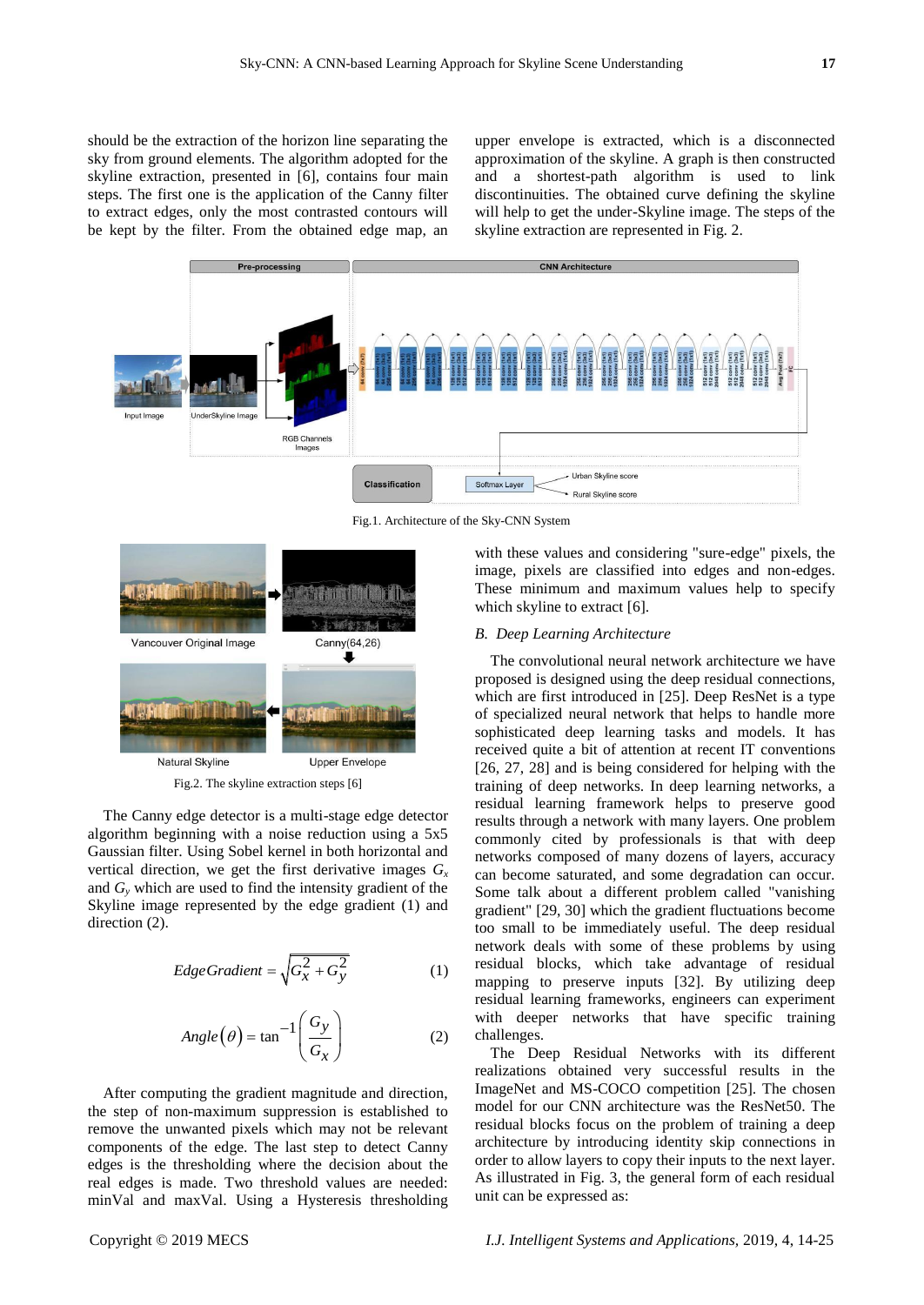$$
y_l = h(x_l) + \mathcal{F}(x_l, \mathcal{W}_l); x_{l+1} = f(y_l)
$$
 (3)

Where  $x_i$  and  $x_{i+1}$  represent the input and the output of the  $l^{th}$  unit, and  $\mathcal F$  is a residual function. The identity mapping is expressed as  $h(x_i) = x_i$  and *f* is a Rectified Linear Unit (ReLU) function [25].  $\mathcal{W}_i$  is a set of weights that are associated with the *l th* Residual Unit. ResNet models fit a residual mapping to predict the parameters needed to reach the final prediction from one layer to the next, instead of fitting the latent weights to predict the final class at each layer. The identity mapping enables the model to bypass a typical CNN weight layer if the current layer is not necessary and to avoid overfitting to the training set. The intuitive idea behind the residual network architectures that it ensures that the next layer learns something new and different from what the input

has already encoded. In addition, these residual connections help to raise the vanishing gradients problem.



Fig.3. Residual unit diagram



Fig.4. Samples from SKYLINEScene Database: (a) Urban Skylines (b) Rural Skylines

## *C. Skyline Scenes Classification*

The softmax classifier denoted as SMC is one of the commonly used classifiers. This classifier is the generalization of the binary logistic regression to multiple classes. We used such a classifier to differentiate between two categories of skylines: rural and urban skylines. The softmax regression allows us to manage *k* classes  $t(i) \in \{1, ..., k\}$  with a training set of *m* labeled examples  $z(t) \in \{1, ..., k\}$  with a training set of *m* labeled examples<br> $\{(z(t), t(t)), ..., (z(m), t(m))\}$  where the input features are  $z^i \in \mathbb{R}^n$ . In our case, we were in a binary classification where the logistic regression took the form:

$$
f_{w}(3) (z) = \frac{1}{1 + \exp(-W^{(3)T} z)}
$$
(4)

where  $f_w$  is a sigmoid function having as parameters  $W^{(3)}$ , knowing that this non-linear function has already shown its robustness in previous work [8]. The input *z* of the SMC is the new representation of the skyline scene features learned by Sky-CNN system. The softmax layer computes the scores for each of urban and rural class. The Softmax's parameter  $W^{(3)}$  is trained to minimize the cost function.

# IV. SKYLINESCENE DATABASE

SKYLINEScene<sup>2</sup> database was essentially derived from photo storage and sharing websites, some dataset [7] and the photographs presented in the photo-questionnaire used in the SKYLINE project. The motivation behind the introduction of this new database is the deficiency of landscapes scenes datasets. The architecture, the infrastructure and the topography in diverse places around the world have plenty changed. The existing datasets are quite old and contain low-resolution images [21, 22]. The only database we have found was the Skyline-12 dataset [7] with 120 high-resolution skyline

 2 The SKYLINEScene database link: *https://goo.gl/6Yncre*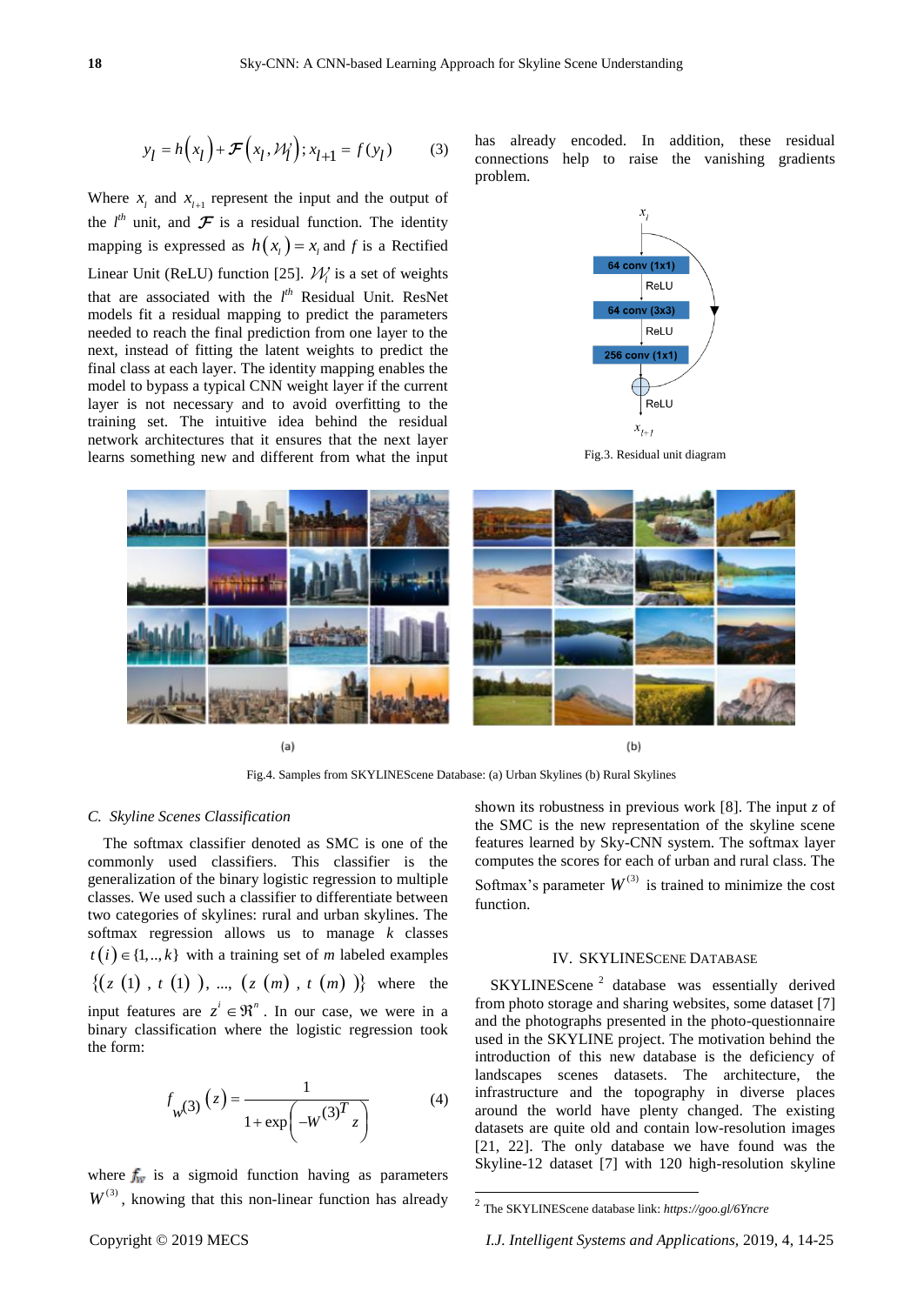images from twelve cities. Our database is a wide extension of the Skyline-12.

The SKYLINEScene DB consists of 2000 true color images of skyline scenes, size-normalized to 320x240 pixels each. Our database contains 1000 images of urban skylines from various cities such as Shanghai, New York, Dubai, Paris, Hong Kong, Istanbul, etc., taken from different points of view in day or night time. The second part of the database contains natural landscapes images showing grasslands, valleys, deserts, forests, mountains and also some cities with natural skyline view. The creation of this database will enable researchers working on skyline-based image processing tasks to develop and evaluate their algorithms. Some samples images of the SKYLINEScene DB are shown in Fig. 4.

Besides the diversity assured in the cityscape photos, we have tried to gather a variety of natural landscapes photos in different seasons where the trees and the grass change their color, and the valleys or the mountains could be covered by the snow. The SKYLINEScene DB contains landscapes photos taken in autumn, marked with the orange-yellow colors of vegetation. There are also an interesting number of landscapes photographed in spring season. Snowy and rocky landscapes are part of our collected natural skyline scenes. The urban landscapes photos were picked up from almost 30 cities and divided almost equally into two parts: landscapes with water plan

or without. Since photographs tend to capture landscapes photos at different times and weather, our SKYLINEScene DB contains 204 urban skylines taken in sunset or night-time where the color of buildings and water plans changes depending on the sun position or the artificial lights conditions.

All the images collected respect the geographical definition of the skyline; they have to show the global view characterizing a city or a rural place with the sky in the background. In this way, we could utilize the geometric features of the horizon line that could be easily extracted. The SKYLINEScene database contains some landscapes photos with ambiguous skyline; its global view shows a mixture of artificial elements and natural components such as mountains or land field. Fig. 5 depicts some samples of these landscapes.



Fig.5. Samples of mixed skylines from SKYLINEScene DB

#### V. EXPERIMENTS AND RESULTS

In this section, we evaluate the performance of our

proposed Sky-CNN system compared to different deep architectures using the SKYLINEScene database for testing. The deep features representation resulting from our system is compared to some hand-crafted features representation. Several qualitative and quantitative evaluations have been also handled to highlight the contribution of the sky line information on describing landscapes scene.

#### *A. Experimental Settings*

The experiments were carried out using a Core i7 2- GHz machine. Our system implementation is written in a combination of C/C++ and Matlab languages. The training options of the Sky-CNN system are summarized in Table 1 and we used only a CPU based implementation. The SKYLINEScene database was divided randomly into 70% of samples for training and 30% for testing.

| Table 1. Training Options for the Sky-CNN system |  |  |
|--------------------------------------------------|--|--|
|                                                  |  |  |

| Parameter                       | <b>Value</b> |
|---------------------------------|--------------|
| Mini-batch Size                 | 10           |
| Maximum number of epochs        |              |
| Initial learning rate           | 0.0001       |
| Frequency of network validation |              |
| Patience of validation stopping | Inf          |

#### *B. Experimental Results*

Recently, various CNN architectures have been proposed such as GoogLeNet [9], ResNet [25], Inception [31] and others. Our first experiments were applied to investigate the performance of some CNNs on classifying the collected images of SKYLINEScene database. These experiments will ensure a fair comparison between different deep representations on the skyline scene images providing the classification accuracies of urban and rural scenes. Each one of these neural networks has been trained on over a million images (ImageNet) and can classify images into 1000 object categories. The network has learned rich feature representations for a wide range of images. The pre-trained network will help to transfer the learned features in order to classify landscapes scenes.

The evaluation results for urban/rural landscapes classification are shown in Table 2. The obtained rates for the different CNN architectures were highly interesting especially for the pre-trained ResNets. Our Sky-CNN model outperforms other evaluated convolutional models with 99.33% classification accuracy for urban skyline scenes and a fully-accurate classification for rural landscapes scenes which give a rate of 99.67% as global accuracy. Besides this quantitative evaluation, we have examined the qualitative performance of the tested deep architectures by evaluating the specificity and the sensitivity of the classifier. The resulting ROC curves are shown in Fig. 6 where we can note that our proposed pretrained model Sky-CNN not only challenges other architectures but also outperforms them on skyline scenes classification.

The next evaluations are about the performance of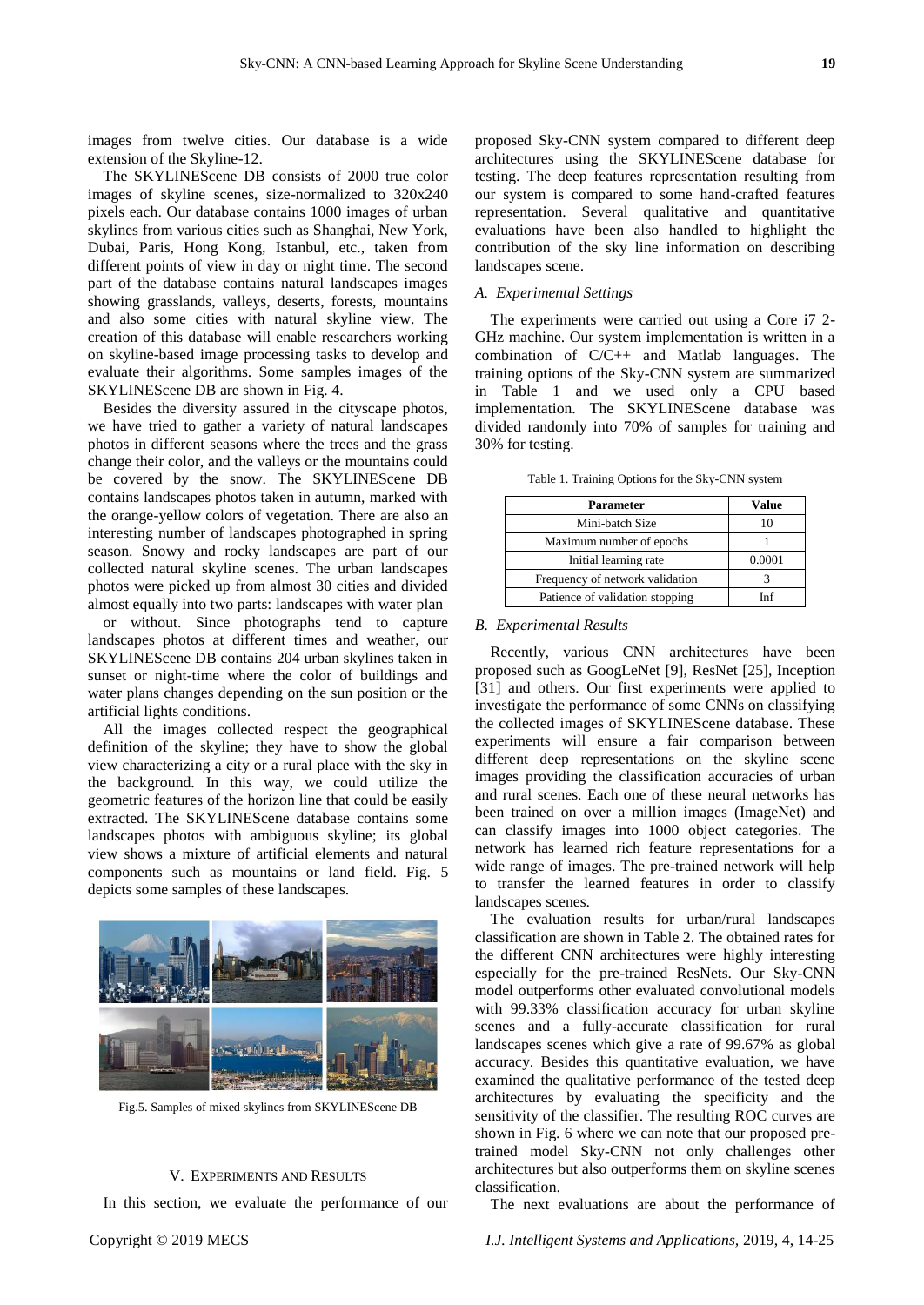deep learning models compared to hand-engineered features on describing our skyline scenes for categorization. The global classification accuracy based only on the transformed geometric features [2] extracted from the horizon line reaches 85.8% [8] as illustrated in Table 3. For global image description, the classification rates were computed using the feature vector resulting from the RGB histograms and in this case the global accuracy was limited to 89.05%. Using a texture representation of landscapes scenes, the global classification accuracy reached is 62.14%. Combining these low-level features, we obtain a classification rate of 84.92%.



Fig.6. ROC curves for different CNN architectures

Table 2. Classification Accuracies (Acc.) depending on the deep training architecture

| <b>CNN</b> Architecture           | Global<br>Acc. | Urban<br>Acc. | Rural<br>Acc. |
|-----------------------------------|----------------|---------------|---------------|
| GoogLeNet [9]                     | 99.00%         | 98.67%        | 99.33%        |
| InceptionResNet-v2 [31]           | 98.00%         | 98.67%        | 97.33%        |
| Inception-v3 [31]                 | 99.00%         | 98.33%        | 99.67%        |
| ResNet-50 [33]                    | 99.00%         | 99.33%        | 98.67%        |
| ResNet-101 [25]                   | 99.17%         | 98.33%        | 100.00%       |
| Proposed Model:<br><b>Sky-CNN</b> | 99.67%         | 99.33%        | 100.00%       |

Table 3. Classification accuracies depending on the description method

| <b>Features Vector</b>                  | Global<br>Acc. | Urban<br>Acc. | Rural<br>Acc. |
|-----------------------------------------|----------------|---------------|---------------|
| Geometric [8]<br>(Skyline)              | 85.80%         | 82.82%        | 88.73%        |
| Color [22]<br>(RGB Histograms)          | 89.05%         | 89.27%        | 88.82%        |
| Texture [34]<br>(Texton)                | 62.14%         | 68.20%        | 55.38%        |
| Geometric+Color+Texture[8]              | 84.92%         | 84.92%        | 84.92%        |
| <b>Sky-CNN Deep learned</b><br>features | 99.67%         | 99.33%        | 100.00%       |

The confusion matrices in Fig. 7 illustrate the classification rates of urban and rural skyline scenes and also the number of true positives TP, true negatives TN, false positives FP, and false negatives FN. The matrices for urban and rural skylines classification obtained using some deep architectures are shown in Fig. 7 besides the one obtained for our proposed Sky-CNN (Fig. 7(a)). These matrices represent the confusion rates in percentages with the images number of positive and negative classes. The confusion matrix we got using the CNN architecture proposed in [9], which is based on transfer learning the GoogLeNet, is displayed in Fig. 7(f). Next to this last matrix, we present the ones displaying the classification rates based on fine-tuned different CNNs architectures proposed in the literature. These matrices are shown in Fig. 7.

#### *C. Skylines pre-processing Evaluation*

In order to emphasize the usefulness of the Skylines pre-processing step on representing landscape scenes, we compare, in this section, our Sky-CNN system to different CNN architectures using the SKYLINEScene database with and without proceeding to the preprocessing phase. The pre-processing of the Skyline scenes consists of considering only the part under the extracted horizon line, so the pixels representing the sky are neglected and appear as black pixels on the preprocessed images. The experiments are carried out to compare the classification rates and also the execution time obtained by testing different deep architectures for original and pre-processed Skyline scene images.



Fig.7. Confusion Matrices : (a) Sky-CNN (b) Inception-ResNet-v2 [31] (c) Inception-v3 [31] (d) ResNet-50 [33] (e) ResNet-101 [25] (f) GoogLeNet [9]

Table 4 shows the elapsed time (seconds) on the training process and also in the classification for both the whole Skyline images and the pre-processed Skylines using diverse architectures. The obtained numbers highlight the improvement; mostly for the training time, going through the pre-processing phase of landscapes images. Expect the GoogLeNet, the Sky-CNN spend the least training and testing time of all other CNNs architecture. The global classification rates illustrated by Table 5 enhance the improvement brought by the Skylines pre-processing step. The obtained accuracies using the under-Skyline images are better than the ones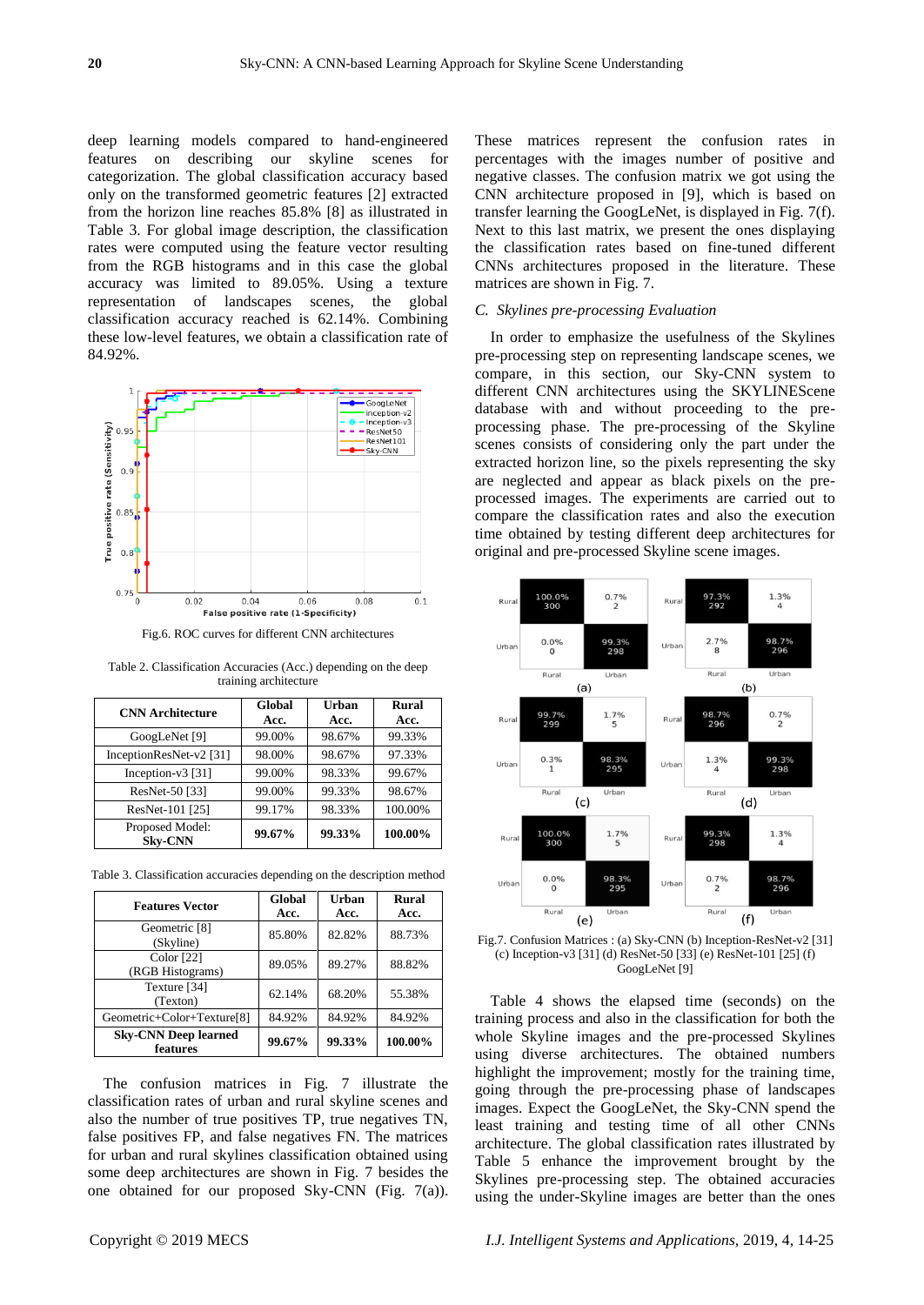obtained using the whole Skyline images, for almost all the CNN architectures. Our proposed architecture outperforms all the other models on classifying the underskyline images. The proposed Sky-CNN architecture has a complexity of  $O(n^4)$  during the training phase; once the model is trained, the complexity of the test is logarithmic.

| <b>CNN</b>                   | <b>Whole Skyline</b><br><b>Images</b> |                            | <b>Pre-Processed</b><br><b>Skyline Images</b> |                            |
|------------------------------|---------------------------------------|----------------------------|-----------------------------------------------|----------------------------|
| Architecture                 | Train<br><b>Time</b>                  | <b>Test</b><br><b>Time</b> | Train<br>Time                                 | <b>Test</b><br><b>Time</b> |
| GoogLeNet [9]                | 19719                                 | 71.22                      | 19619                                         | 69.35                      |
| Inception-<br>ResNet-v2 [31] | 147993                                | 500.26                     | 146663                                        | 461.37                     |
| Inception-v3 [31]            | 63767                                 | 209.10                     | 63469                                         | 207.12                     |
| ResNet-101 [25]              | 79679                                 | 269.03                     | 77396                                         | 262.28                     |
| <b>Skv-CNN</b>               | 50799                                 | 165.38                     | 46296                                         | 165.57                     |

Table 4. Execution Time in seconds for some tested CNN architectures depending on the processed Skyline images

Table 5. Global Accuracy rates for some tested CNN architectures depending on the processed Skyline images

|                             | <b>Global Accuracy Rates</b>          |                                               |  |  |
|-----------------------------|---------------------------------------|-----------------------------------------------|--|--|
| <b>CNN</b> Architecture     | <b>Whole Skyline</b><br><b>Images</b> | <b>Pre-Processed</b><br><b>Skyline Images</b> |  |  |
| GoogLeNet [9]               | 99.00%                                | 99.33%                                        |  |  |
| Inception-ResNet-v2<br>[31] | 98.00%                                | 99.33%                                        |  |  |
| Inception- $v3$ [31]        | 99.00%                                | 99.00%                                        |  |  |
| ResNet-101 [25]             | 99.17%                                | 99.50%                                        |  |  |
| <b>Sky-CNN</b>              | 99.00%                                | 99.67%                                        |  |  |

# *Discussion*

Analyzing these last experiments and the obtained results, we can affirm the authentic and the discriminant contribution of the proposed sky-CNN system on learning landscape scenes features. In fact, the specific preprocessing phase in the system adjusts the deep features learning process to provide a better representation of skyline scenes. The comparisons handled within Table 4 and Table 5 highlight the improvement provided by the pre-processing of the Skyline scenes in both time and accuracy. Therefore, the Sky-CNN combines the color, the geometric and the texture information related to the skyline area throughout the hidden layers of the model, discarding the useless information that the sky may contain. Our proposed deep system outperforms the handcrafted previously-proposed approaches even when they combine diverse features. The Sky-CNN succeed on joining relevant features especially for Skyline scenes description. The activations features visualization of our proposed convolutional neural network are detailed in Section E.

#### *D. Failure Modes*

We further qualitatively analyze the failure modes of our proposed model and other deep classification models we have tested; to capture the effectiveness of the Sky-CNN model on classifying skyline scenes. The confusion matrices in Fig. 7 illustrate the number of the miss

classified Skyline scenes for each tested architecture. The matrix associated to the proposed Sky-CNN system in Fig. 7(a); depicts that there are only two miss-classified urban skyline. Fig. 8(a) displays these two wrongly classified images. For urban landscapes, the missclassification can be related to the horizon line area. Flat skylines, which is the case for all the urban missclassified scenes for all the tested architecture. The cityscapes photos without apparent tall buildings are also confusing images. The skylines of some cities appear in a flat shape from some specific point of view or when the photo is taken from high position faraway, which is the case of the second and the fifth images in Fig. 8(c) for Paris and Madrid skylines. The mixed, natural and artificial, elements appearing in the horizon line are also ambiguous for the classification task that appear in Fig.  $8(b)(c)(d)(f)$ . The miss classified rural landscapes are mostly the ones showing mixed skylines or ambiguous colors. The rural landscapes with colors similar to artificial ones or taken in sunset time are confused with cityscapes. The first and the fifth rural landscapes in Fig. 8(b) depicting mountainous skylines with colors similar to artificial elements are confused with buildings. The appearance of buildings or artificial elements on rural skylines distorts the representation of that skyline and leads to the miss classification.

## *E. Sky-CNN Features Visualization*

In this experimentation part of our work, we examine the activations of different layers of the proposed convolutional neural network. These experimentations help to discover the learned features by comparing areas of activation with the original input image. Through qualitative visualization and empirical analysis of the activations, we explored the purpose of the preprocessing step of skyline images and the relevance of the horizon line area on classifying skyline scenes.

To reveal the specificity of the features learned by our Sky-CNN model, we analyzed the activations of some layers for the miss-classified images. Our Sky-CNN model was compared to a fine-tuned ResNet-50. The failure modes obtained by fine-tuning the pre-trained ResNet-50 using the SKYLINEScene as a test database are shown in Fig. 8(d). Within this figure, an image of the Washington skyline showing the White House was missclassified to a rural landscape. Analyzing the activations for this first scene, we began with Fig. 9 that depicts the strongest activations within the first convolutional layer of the pre-trained ResNet-50 for the whole Skyline image (Fig. 9(a)) and for the under-Skyline image (Fig. 9(a)). In this last figure, the horizon line and also the horizon edges below are distinctive with whiter pixels which implies that this under-skyline area is strongly positive activated. Going deeper, and exactly to the  $26<sup>th</sup>$ convolutional layer, we investigated activations in some channels to reveal the pertinent learned parts of skyline scenes. Fig. 10 shows that the distinctive buildings appearing on the left and the right of the horizon line still highly activated for the Sky-CNN system. To investigate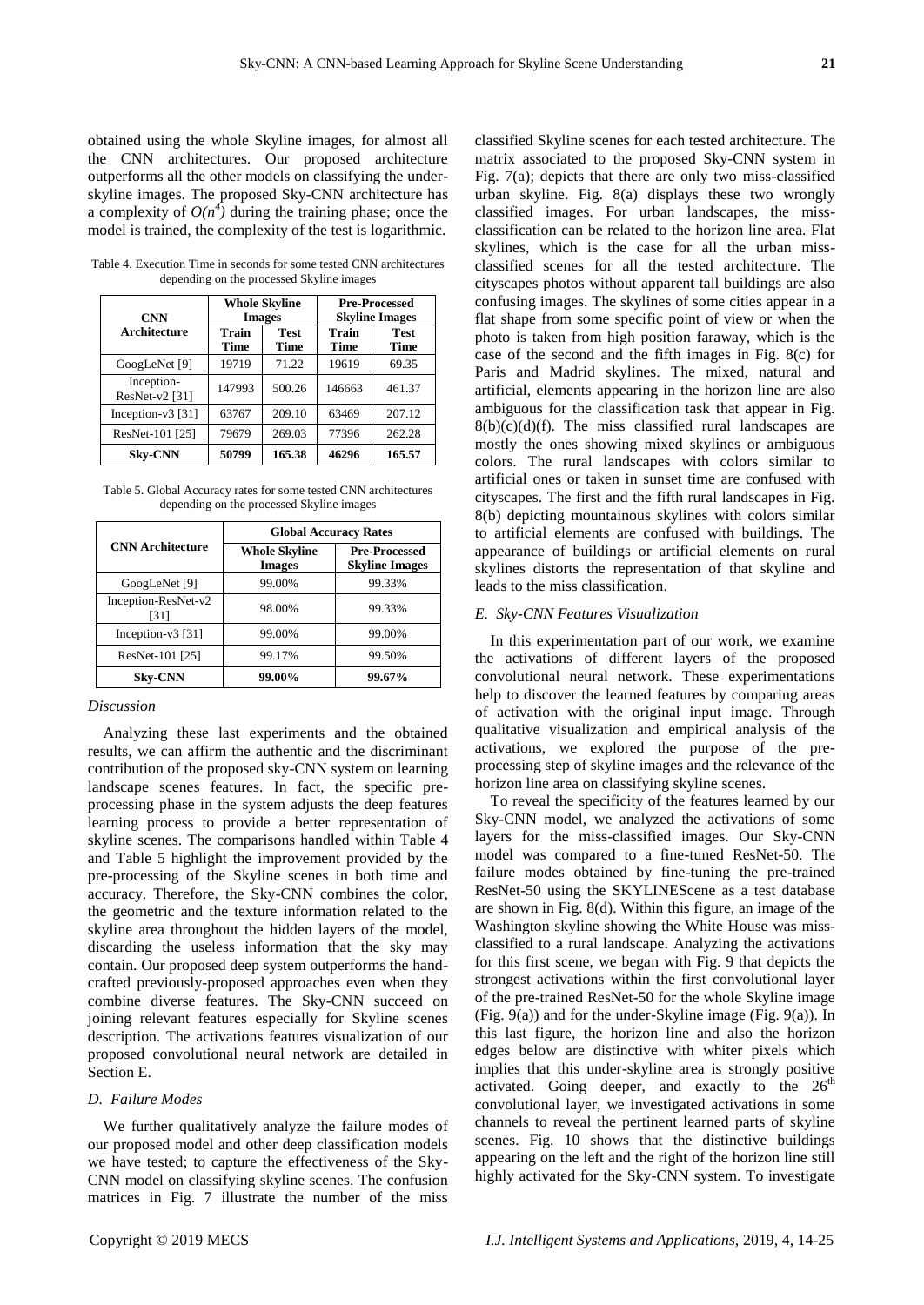only positive activations, we visualize in the same figure the third channel activations of the  $26<sup>th</sup>$  relu layer. These last figures prove that the learned features by our SkyCNN model highlight the area around the buildings neglecting the information that the sky could contain such as the clouds.



Fig.8. Miss Classified Skylines with the obtained accuracies; U: Urban, R: Rural (a) Sky-CNN (b) Inception-ResNet-v2 [31] (c) Inception-v3 [31] (d) ResNet-50 [33] (e) ResNet-101 [25] (f) GoogLeNet [9]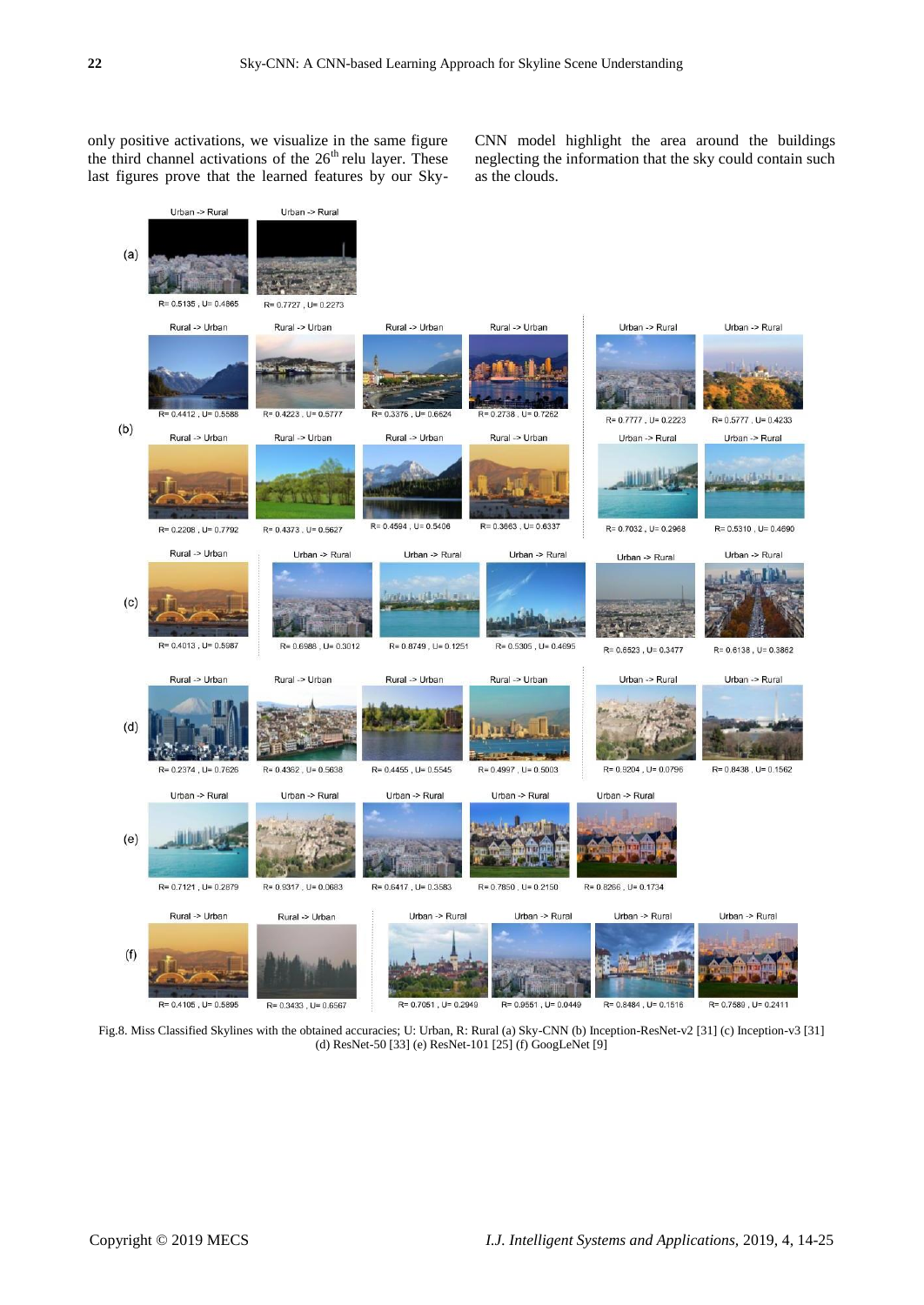

Fig.9. The Strongest Activations of the first convolutional layer for the Washington Skyline using (a) fine-tuned ResNet-50 (b) Sky-CNN



Fig.10. The third Activation channels of (b)(e) the 26th convolutional layer and (c)(f) the 26thReLU layer for the Washington Skyline

#### VI. CONCLUSIONS

This paper introduces a new CNN-based approach for skyline scenes context conceptualization taking under consideration the pertinent information worn by the under horizon-line part in skyline scenes. The appropriate residual deep network model adopted and customized to categorize skyline scenes to urban or rural was an effective line that outperforms hand-engineered approaches describing such scenes.

The proposed model Sky-CNN succeeds in establishing a deep representation of Skyline scenes by combining the appropriate features and highlighting the deeply-informative under-skyline area. The preprocessing step considering the horizon line that distinguishes the landscapes images was effective to increase the classification accuracies of urban and rural Skylines.

#### ACKNOWLEDGMENTS

This work was funded by the "ANR-12-VBDU-0008 -Skyline" project of the "Agence Nationale de la Recherche (ANR)", and by the the LabEx "Intelligence des mondes Urbains - IMU".

The authors would like to acknowledge the financial support of this work by grants from General Direction of Scientific Research (DGRST), Tunisia, under the ARUB program.

#### **REFERENCES**

- [1] Wei, X., Phung, S.L., Bouzerdoum, A.: ‗Visual descriptors for scene categorization: experimental evaluation', Artificial Intelligence Review, 2016, 45, (3), pp. 333–368. Available from: <https://doi.org/10.1007/s10462-015-9448-4>
- [2] Sassi, A., Amar, C.B., Miguet, S. 'Skyline-based approach for natural scene identification'. In: 13th IEEE/ACS International Conference of Computer Systems and Applications, AICCSA 2016, Agadir, Morocco, November 29 - December 2, 2016. pp. 1–8.
- [3] Day, A.: ‗Urban visualization and public inquiries: the case of the heron tower, london', Architectural Research Quarterly, 2002, 6, (4), pp. 363–372
- [4] III, A.S., Nasar, J.L., Hanyu, K.: ‗Using pre-construction validation to regulate urban skylines', Journal of the American Planning Association, 2005, 71, (1), pp. 73–91
- [5] Nasar, J.L., Terzano, K.: 'The desirability of views of city skylines after dark', Journal of Environmental. Psychology, 2010, 30, (2), pp. 215 – 225
- [6] Ayadi, M., Suta, L., Scuturici, M., Miguet, S., Ben.Amar, C. In: Blanc.Talon, J., Distante, C., Philips, W., Popescu, D., Scheunders, P., editors. ‗A parametric algorithm for skyline extraction'. (Cham: Springer International Publishing, 2016. pp. 604–615
- [7] Tonge, R., Maji, S., Jawahar, C.V. ‗Parsing world's skylines using shape-constrained mrfs'. In: 2014 IEEE Conference on Computer Vision and Pattern Recognition 2014, pp. 3174–3181
- [8] Sassi, A., Ouarda, W., Ben.Amar, C., Miguet, S. 'Neural Approach for Context Scene Image Classification based on Geometric, Texture and Color Information'. In: Representation, analysis and recognition of shape and motion FroM Image data. (Aussois, France: RFIA, 2017. Availablefrom: https://hal.archives-ouvertes.fr/hal-01687973
- [9] Yassin, F.M., Lazzez, O., Ouarda, W., Alimi, A.M. ‗Travel user interest discovery from visual shared data in social networks'. In: 2017 Sudan Conference on Computer Science and Information Technology (SCCSIT), pp. 1–7
- [10] Szegedy, C., Liu, W., Jia, Y., Sermanet, P., Reed, S., Anguelov, D., et al. 'Going deeper with convolutions'. In: 2015 IEEE Conference on Computer Vision and Pattern Recognition (CVPR), 2015. pp. 1–9
- [11] Zuo, Z., Shuai, B., Wang, G., Liu, X., Wang, X., Wang, B., et al. 'Convolutional recurrent neural networks: Learning spatial dependencies for image representation'. In: 2015 IEEE Conference on Computer Vision and Pattern Recognition Workshops (CVPRW), 2015. pp. 18– 26
- [12] Gong, Y., Wang, L., Guo, R., Lazebnik, S.: ‗Multi-scale orderless pooling of deep convolutional activation features', CoRR, 2014, abs/1403.1840. Available from: http://arxiv.org/abs/1403.1840
- [13] Krizhevsky, A., Sutskever, I., Hinton, G.E. ‗Imagenet classification with deep convolutional neural networks'. In: Proceedings of the 25th International Conference on Neural Information Processing Systems - Volume 1. NIPS'12. (USA: Curran Associates Inc., 2012. pp. 1097– 1105
- [14] Sánchez, J., Perronnin, F., Mensink, T., Verbeek, J.: 'Image classification with the fisher vector: Theory and practice', Int J Comput Vision, 2013, 105, (3), pp. 222– 245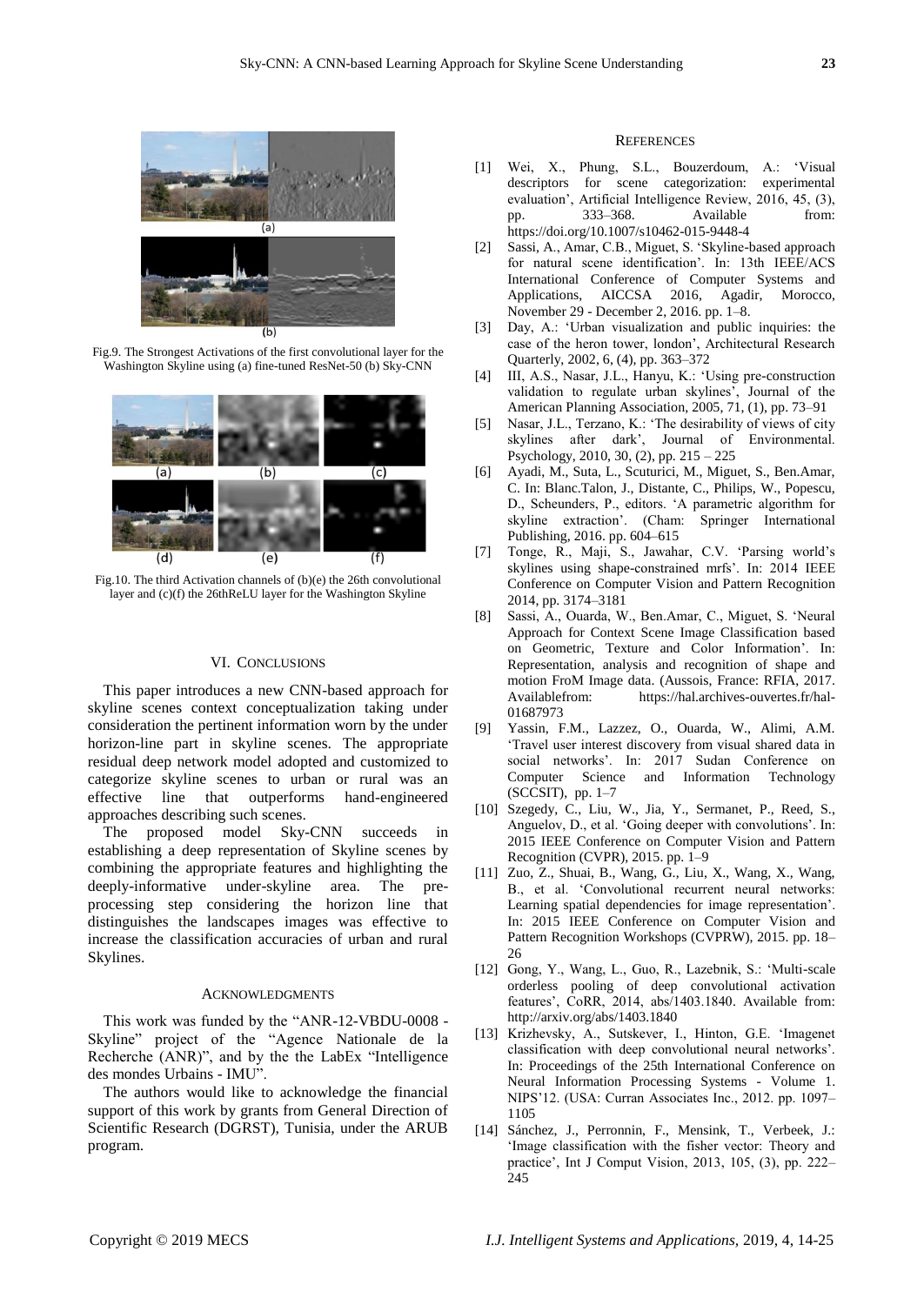- [15] Yang, J., Yu, K., Gong, Y., Huang, T.S. ‗Linear spatial pyramid matching using sparse coding for image classification'. In: CVPR. (IEEE Computer Society, 2009. pp. 1794–1801
- [16] Xiao, J., Ehinger, K.A., Hays, J., Torralba, A., Oliva, A.: ‗Sun database: Exploring a large collection of scene categories', International Journal of Computer Vision, 2016, 119, (1), pp. 3–22
- [17] Oliva, A. & Torralba, A.: 'Modeling the Shape of the Scene: A Holistic Representation of the Spatial Envelope'. In: International Journal of Computer Vision, 2001, 42: 145–147.
- [18] Ojala, T., PietikÃd'inen, M., Harwood, D.: ‗A comparative study of texture measures with classification based on featured distributions', Pattern Recognition, 1996, 29, (1), pp.  $51 - 59$
- [19] Huttunen, S., Rahtu, E., Kunttu, I., Gren, J., Heikkilä, J. In: Heyden, A., Kahl, F., editors. 'Real-time detection of landscape scenes'. (Berlin, Heidelberg: Springer Berlin Heidelberg, 2011. pp. 338–347
- [20] Han, X., Chen, Y. 'Image categorization by learned PCA subspace of combined visual-words and low-level features'. In: Fifth International Conference on Intelligent Information Hiding and Multimedia Signal Processing (IIH-MSP 2009), Kyoto, Japan, 12-14 September, 2009, Proceedings, 2009. pp. 1282–1285
- [21] Serrano, N., Savakis, A.E., Luo, J.: ‗Improved scene classification using efficient low-level features and semantic cues', Pattern Recognition, 2004, 37, (9), pp. 1773– 1784
- [22] Vailaya, A., Jain, A., Zhang, H.J.: ‗On image classification: City images vs. landscapes', Pattern Recognition, 1998, 31, (12), pp. 1921 – 1935
- [23] Chen, Z., Chi, Z., Fu, H. ‗A hybrid holistic/semantic approach for scene classification'. In: 22nd International Conference on Pattern Recognition, ICPR 2014, Stockholm, Sweden, August 24-28, 2014. (, 2014. pp. 2299–2304
- [24] Lecun, Y., Bottou, L., Bengio, Y., Haffner, P. 'Gradientbased learning applied to document recognition'. In: Proceedings of the IEEE. (, 1998. pp. 2278–2324
- [25] He, K., Zhang, X., Ren, S., Sun, J. 'Deep residual learning for image recognition'. In: 2016 IEEE Conference on Computer Vision and Pattern Recognition (CVPR), 2016. pp. 770–778
- [26] Abadi, M., Barham, P., Chen, J., Chen, Z., Davis, A., Dean, J., et al. 'Tensorflow: A system for large-scale machine learning'. In: Proceedings of the 12th USENIX Conference on Operating Systems Design and Implementation. OSDI'16. (Berkeley, CA, USA: USENIX Association, 2016. pp. 265–283. Available from: http://dl.acm.org/citation.cfm?id=3026877.3026899
- [27] Litjens, G., Kooi, T., Bejnordi, B.E., Setio, A.A.A., Ciompi, F., Ghafoorian, M., et al.: ‗A survey on deep learning in medical image analysis', Medical Image Analysis, 2017, 42, pp. 60 – 88. Available from: http://www.sciencedirect.com/science/article/pii/S136184 1517301135
- [28] Chen, L.C., Papandreou, G., Kokkinos, I., Murphy, K., Yuille, A.L.: 'Deeplab: Semantic image segmentation with deep convolutional nets, atrous convolution, and fully connected crfs', IEEE Transactions on Pattern Analysis and Machine Intelligence, 2018, 40, (4), pp. 834–848
- [29] Balduzzi, D., Frean, M., Leary, L., Lewis, J.P., Ma, K.W., McWilliams, B.: 'The shattered gradients problem: If resnets are the answer, then what is the question?', CoRR,

2017, Available from: http://arxiv.org/abs/1702.08591

- [30] Philipp, G., Song, D., Carbonell, J.G.. 'Gradients explode - deep networks are shallow - resnet explained', 2018. Available from: https://openreview. net/forum?id=HkpYwMZRb
- [31] Szegedy, C., Vanhoucke, V., Ioffe, S., Shlens, J., Wojna, Z.: ‗Rethinking the inception architecture for computer vision', CoRR, 2015, abs/1512.00567. Available from: http://arxiv.org/abs/1512.00567
- [32] He, K., Zhang, X., Ren, S., Sun, J.: 'Identity mappings in deep residual networks', CoRR, 2016, abs/1603.05027. Available from: http://arxiv.org/abs/1603.05027
- [33] Hiippala, T. 'Recognizing military vehicles in social media images using deep learning'. In: 2017 IEEE International Conference on Intelligence and Security Informatics (ISI), 2017. pp. 60–65
- [34] Alvarez, S., Vanrell, M.: 'Texton theory revisited: A bagof-words approach to combine textons', Pattern Recognition, 2012, 45, (12), pp. 4312– 4325.

# **Authors' Profiles**



**Ameni Sassi** is a Computer Engineer since 2011. She received theMastersdegree in New Technologies and Domain-Specific Computer Systems from theNational School of Engineers of Sfax, University of Sfax, in 2013. Currently, she is a Ph.D student in Computer Systems Engineering.



**Wael Ouarda** received a Master Degree in Computer Science: Knowledge and Decision from the INSA Lyon in France in 2010. He is now a PhD in Research groups on Intelligent Machines from the National School of Engineers of Sfax. His current research interests include Soft Biometrics, Information Fusion, SOA Approach for IT

and Optimization Patterns.



**Chokri Ben Amar** received the B.S. degree in Electrical Engineering from the National Engineering School of Sfax (ENIS) in 1989, the M.S. and PhD degrees in Computer Engineering from the National Institute of Applied Sciences in Lyon, France, in 1990 and 1994, respectively. He spent one year at the University of "Haute

Savoie" (France) as a teaching assistant and researcher before joining the higher School of Sciences and Techniques of Tunis (ESSTT) as Assistant Professor in 1995. In 1999, he joined the Sfax University (USS), where he is currently a professor in the Department of Electrical Engineering of the National Engineering School of Sfax. His research interests include ComputerVision and Image and video analysis. These research activities are centered on Wavelets and Wavelet networks and their applications to data Classification and approximation, Pattern Recognition and image and video coding, indexing and watermarking.